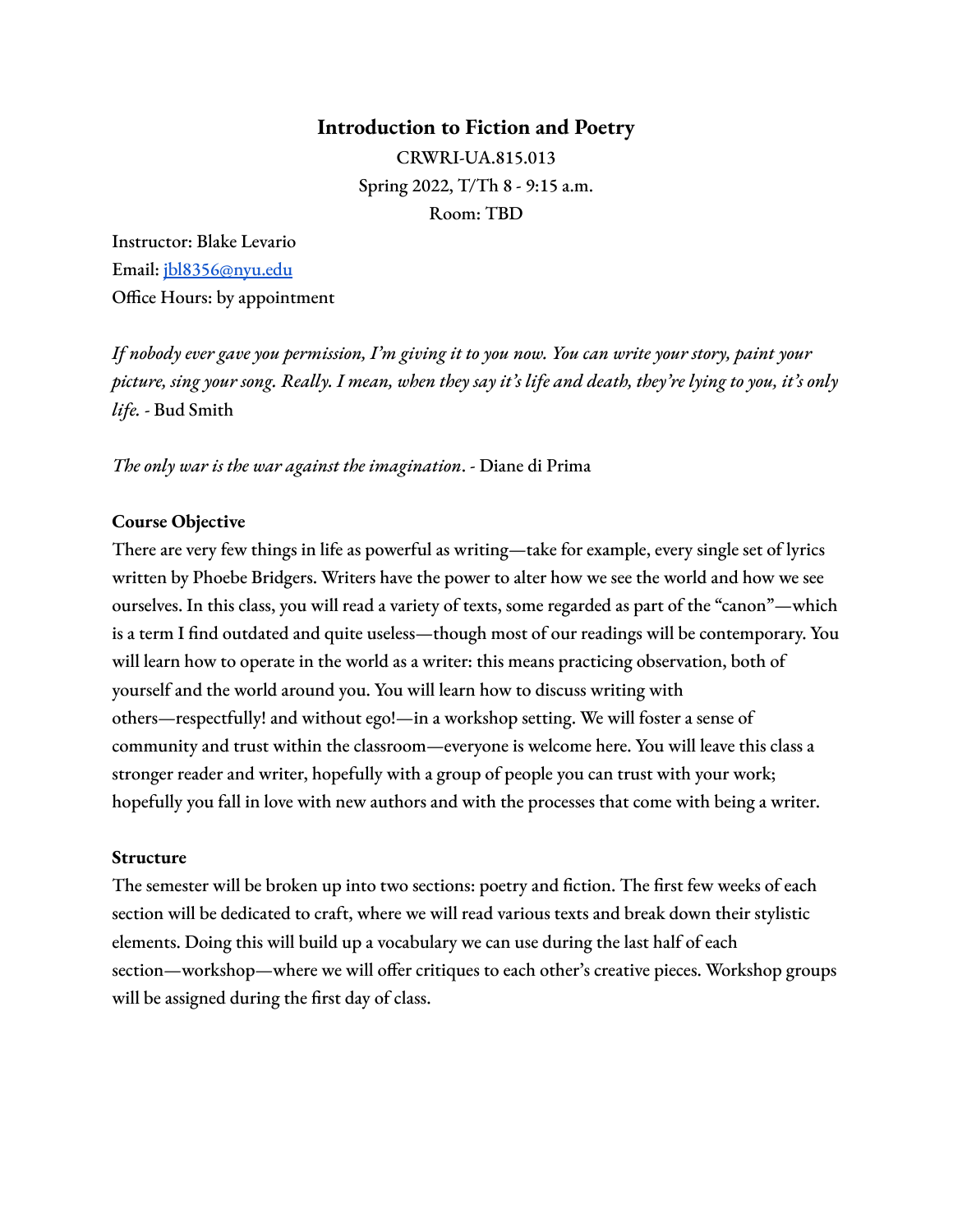### **Course Work and Grading**

Participation and Attendance (30%)

● Attendance and participation is important both for you and your peers. Writing as an activity is generally solitary work, but your growth as a writer will hinge on being able to see things from new perspectives—this includes meeting with fellow writers to discuss craft and critique work. Trust me, I'm not a huge fan of having to wake up early, but it is what it is. Please make the effort to be on time. I understand that we live in particularly insane times and that every once in a while you need a day to yourself. If that day happens to be a class day, I would be grateful to know beforehand. I will allow two absences, but after this, any additional absence will count 5% against your final grade.

Workshop Submissions and Feedback (20%)

• During the course of the semester you will workshop two poems (1 to 2 pages) and two fiction pieces (one flash fiction piece under 1000 words, and one short story that is 4-8 pages long). Each workshop group—1 and 2—will submit their pieces one week before they are to be workshopped—on Thursdays. This means that everyone will have one week to sit and ruminate on each other's work. Comments and critiques on your peers' work should be generous and as extensive as possible. We will discuss workshop etiquette more in class.

Short Paper (10%)

● This will be due at some point towards the middle of the semester. I want you to pick a collection of poetry, a novel, or short story collection and write a response paper to it. This isn't meant to be an academic analysis of the work—what I'm really looking for is what you notice in the work and how it affected your own mode of thinking during and after reading it. 2-3 pages long. More details will be provided when the paper is assigned.

Office Hours Consultation (10%)

● I would like to meet with you at least once during the semester to discuss your writing goals and to get to know you better. Additional appointments can always be made to discuss your work at any point during the semester.

Final Portfolio and Reading Journal (30%)

- Your final portfolio will consist of all of your original workshop drafts and the revised versions of those drafts. One new piece of work, whether it be a poem or a piece of fiction, should also be included. Extensive feedback will be provided.
- Instead of weekly writing responses to our readings, I would prefer you keep a journal where you document your experience with what I have assigned to read for the given week. This does not have to be a breakdown of what we read—rather, treat it as a place to capture your thoughts and observations on the world while doing these readings. I want this to be attached at the end of your portfolio. More details to be provided in class.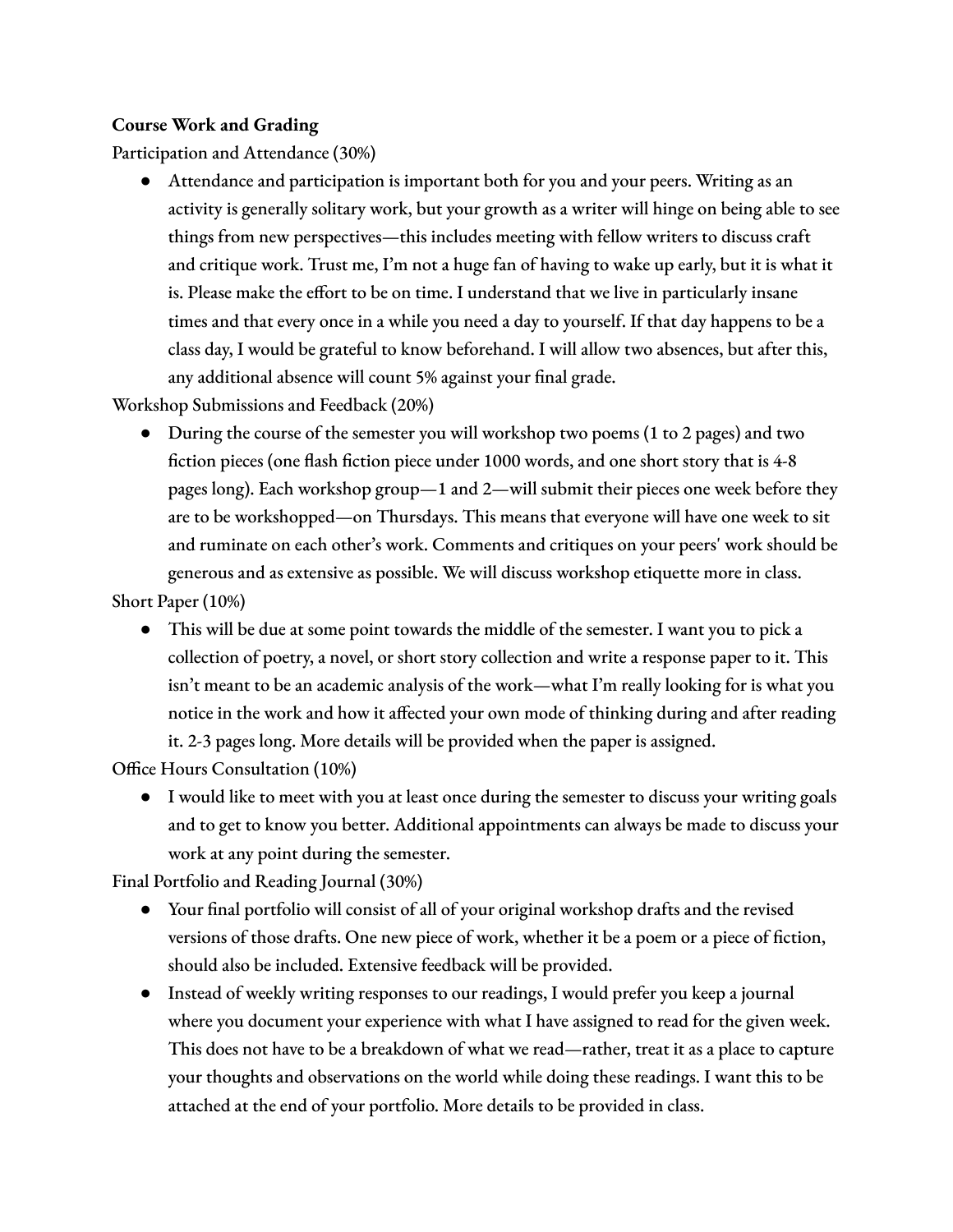#### **Plagiarism**

Just don't do it, please. Any instance of plagiarism will result in an automatic fail.

#### **Disability Disclosure Statement**

Academic accommodations are available to any student with a chronic, psychological, visual, mobility, learning disability, or who is deaf or hard of hearing. Students should register with the Moses Center for Students with Disabilities at 212-998-4980, or at 726 Broadway (2nd floor) or at [www.nyu.edu/csd](http://www.nyu.edu/csd).

#### **Student Wellness Policy**

Unless we see explicit evidence in workshop that the speaker of a work is the writer themselves, we assume the speaker is fictional. However, certain content relating to murder, depression, suicide, sexual assault, or severe mental distress, such as seems to be a possible cry for help, will likely prompt the instructor's attention. Please send an email putting this work in context before submitting work, especially for workshop, that may be interpreted as such. If you do feel you need someone to talk to at any point in the semester, please feel safe to reach out to me and I can guide you to the NYU Wellness Center.

#### **Recommended Texts**

All reading materials will be provided to you via email ahead of class. However, I am providing a list of books that I found instructive and that could serve as possible texts for your short paper.

*- Double Bird* - Bud Smith; *Revolutionary Letters* - Diane di Prima; *Ghost Of* - Diana Khoi Nguyen; *My Documents* - Alejandro Zambra; *Self-Help* - Lorrie Moore; *Calling a Wolf a Wolf* - Kaveh Akbar; *The Trees The Trees* and *What is Amazing* - Heather Christle; *Cherry* - Nico Walker; *Bed* - Tao Lin; *Frank (Sonnets)* - Diane Seuss; *You Will Never Be Forgotten* - Mary South; *Lighthead* - Terrance Hayes; *Jesus' Son* - Denis Johnson; *Don't Let Me Be Lonely* - Claudia Rankine; *Crush* and *War of the Foxes* - Richard Siken; *In the Dream House* - Carmen Maria Machado; *My Year of Rest and Relaxation* - Ottessa Moshfegh; *Slouching Towards Bethlehem* - Joan Didion; *The Buddha of Suburbia* - Hanif Kureishi; *Norwegian Wood* - Haruki Murakami; *Space Struck* - Paige Lewis; *Citizen Illegal* - José Olivarez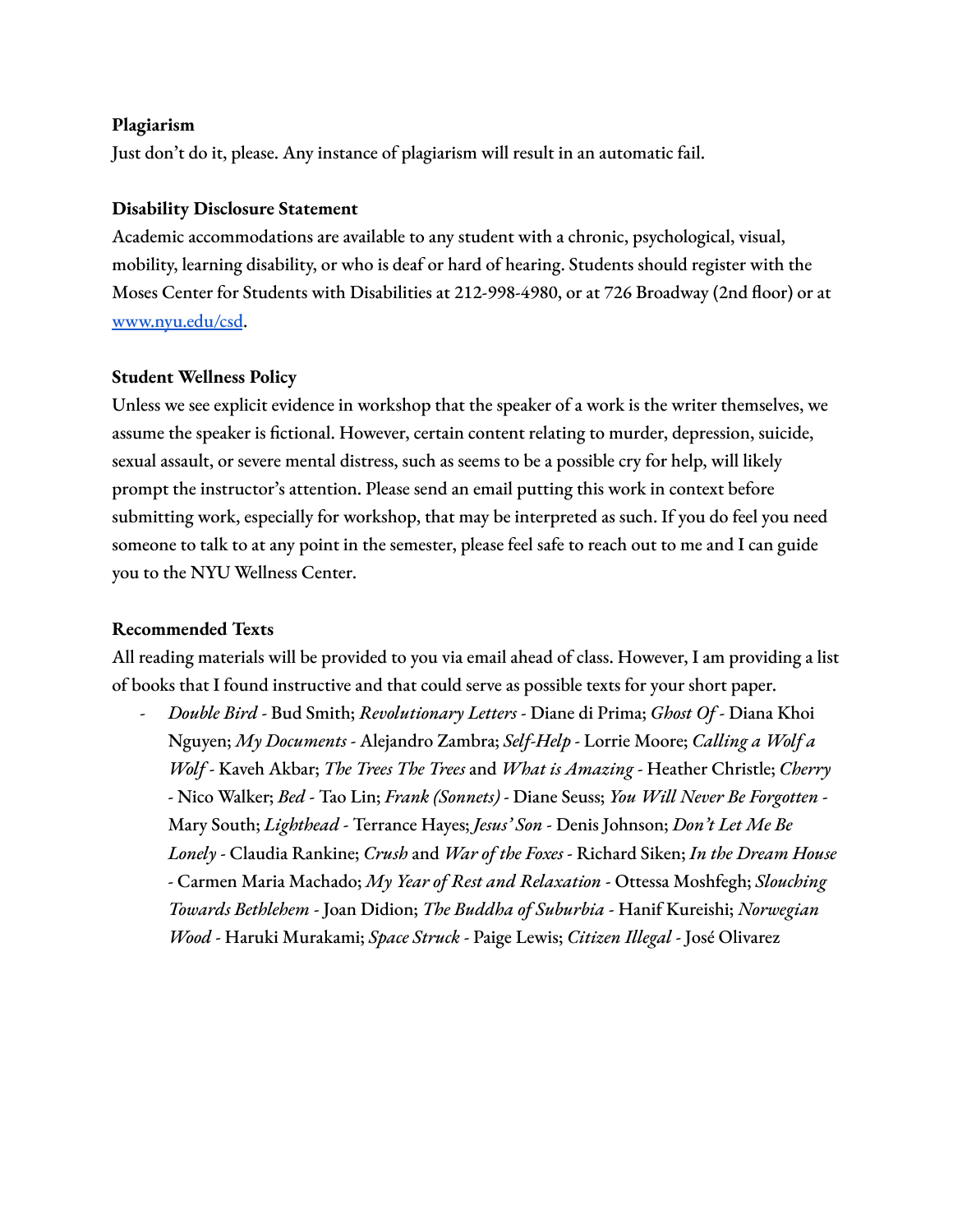# **Tentative Class Schedule**

| Week 1                | Introductions, Syllabus, and Workshop Groups                                    |
|-----------------------|---------------------------------------------------------------------------------|
| Tuesday, 25 January   | Quick lesson on Meme Poetics + meme assignment                                  |
|                       | In class readings: "Awe and Audacity" - Bud Smith; Lydia Davis;                 |
|                       | Joan Didion                                                                     |
| Thursday, 27 January  | Where do we start? / Writing Manifestos                                         |
|                       | <mark>readings due</mark> : "Why I Write" - George Orwell, "Personism" - Frank  |
|                       | O' Hara, "Responsibility" - Grace Paley                                         |
|                       | Manifesto assignment given.                                                     |
| Week 2                |                                                                                 |
| Tuesday, 1 February   | Confessional Poets / Lesson on Obscurity vs. Ambiguity                          |
|                       | readings due: various poems by Sylvia Plath, Anne Sexton, James                 |
|                       | Tate, and Lucille Clifton. Excerpt from Writing Poems.                          |
| Thursday, 3 February  | Oh wow, existing is devastating!                                                |
|                       | readings due: various poems by Molly Brodak, Kaveh Akbar, Melissa               |
|                       | Broder, Renee Gladman, Victoria Chang, Richard Siken.                           |
| Week 3                |                                                                                 |
| Tuesday, 8 February   | Revolutionary Poets (What can poetry do?)                                       |
|                       | <mark>readings due</mark> : various poems by Diane di Prima, June Jordan, Wendy |
|                       | Trevino, Garous Abdolmalekian, "The Poetics of Disobedience" -                  |
|                       | Alice Notely (Online).                                                          |
|                       | Mock workshop / More on workshop etiquette.                                     |
| Thursday, 10 February | Absurdist Poetry (Weird stuff) / Guest: Ian Fishman                             |
|                       | readings due: various poems by Heather Christle, Joshua Beckman,                |
|                       | Megan Boyle, Jeffrey McDaniel, others.                                          |
|                       | Group 1 poems due by midnight.                                                  |
| Week 4                |                                                                                 |
| Tuesday, 15 February  | Sonnets (not Shakespeare!)                                                      |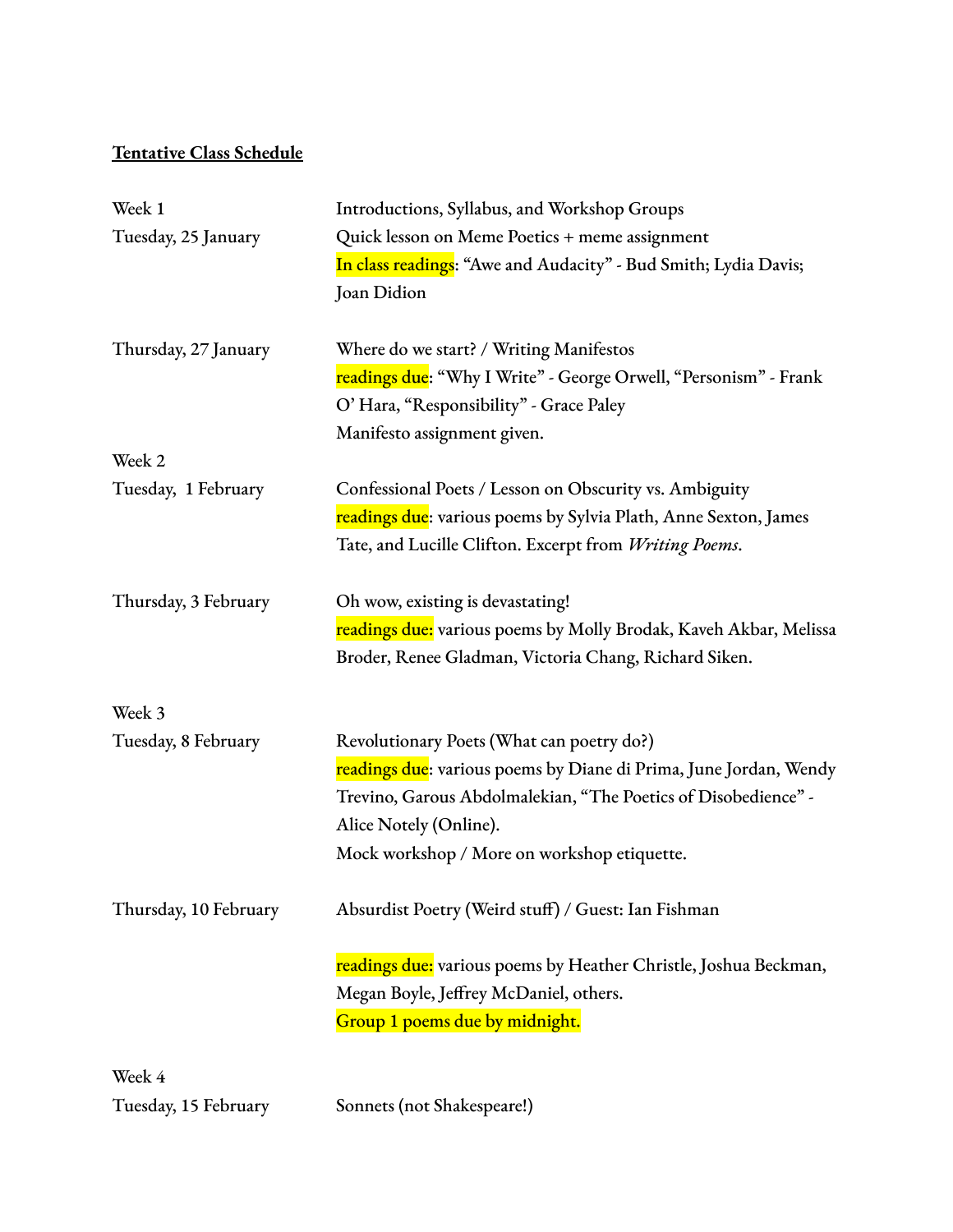|                          | readings due: various sonnets by Diane Seuss, Daniel Bailey,     |
|--------------------------|------------------------------------------------------------------|
|                          | Terrance Hayes, Kim Addonizio.                                   |
|                          |                                                                  |
| Thursday, 17 February    | Workshop Group 1.                                                |
|                          | Bring in critiques for Group 1.                                  |
|                          | Group 2 poems due by midnight.                                   |
| Week 5                   |                                                                  |
| Tuesday, 22 February     | Triptychs, Contrapuntals, and Erasure                            |
|                          | readings due: various poems by Diana Khoi Nguyen, D.A. Powell,   |
|                          | torrin a. greathouse, others.                                    |
|                          | Short paper assigned.                                            |
| Thursday, 24 February    | Workshop Group 2.                                                |
|                          | Bring in critiques for Group 2.                                  |
|                          | Group 1 poems due by midnight.                                   |
|                          |                                                                  |
| Week 6                   |                                                                  |
| Tuesday, 1 March         | Pop culture and poems                                            |
|                          | readings due: various poems by Frank O'Hara, Matt Mitchell, José |
|                          | Olivarez, Brayan Salinas, Eileen Myles.                          |
| Thursday, 3 March        | Workshop Group 1.                                                |
|                          | Bring in critiques for Group 1.                                  |
|                          | Group 2 poems due by midnight.                                   |
| Week 7                   |                                                                  |
| Tuesday, 8 March         | Killer first lines! (Slight transition into fiction)             |
|                          | reading / listening due: various songs by Phoebe Bridgers, Vince |
|                          | Staples, MF DOOM. "How to Become a Writer" - Lorrie Moore.       |
| Thursday, 10 March       | Workshop Group 2.                                                |
|                          | Bring in critiques for Group 2.                                  |
|                          |                                                                  |
| (Spring Break! No class) |                                                                  |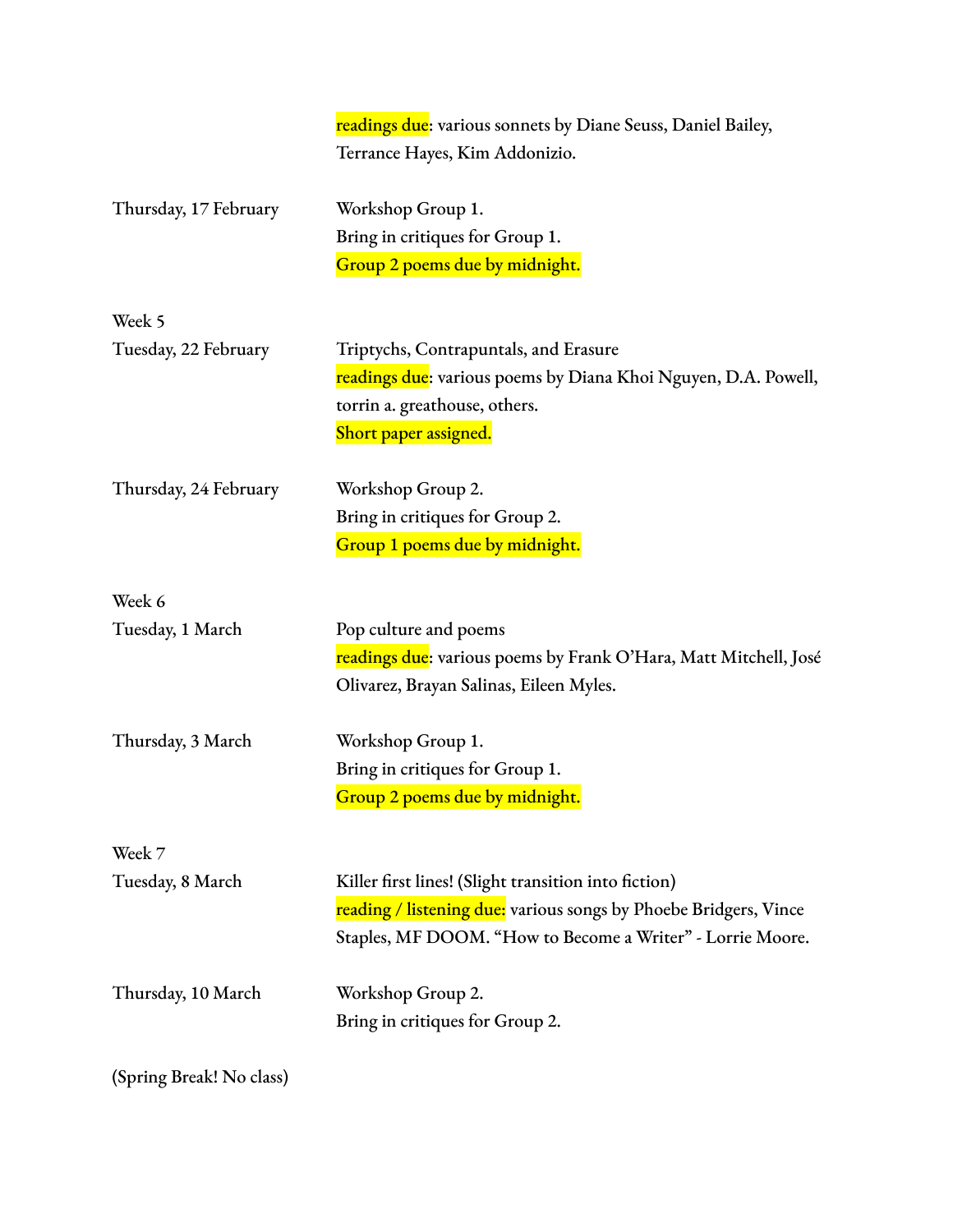| Week 8             |                                                                                |
|--------------------|--------------------------------------------------------------------------------|
| Tuesday, 22 March  | Intro to Flash Fiction / On Hybridity                                          |
|                    | readings due: various flash fiction by J.J. Peña, Carmen Maria                 |
|                    | Machado, Jamaica Kincaid, Lydia Davis. Excerpt from Brevity.                   |
| Thursday, 24 March | Vignettes / Capturing a moment                                                 |
|                    | readings due: excerpts from True Stories by Sophie Calle; excerpts             |
|                    | from Don't Let Me Be Lonely by Claudia Rankine.                                |
|                    | Short paper due Sunday, 27 March by midnight!                                  |
| Week 9             |                                                                                |
| Tuesday, 29 March  | Surrealism / Lesson on Ridiculousness                                          |
|                    | readings due: "Emergency" by Denis Johnson, various stories from               |
|                    | Double Bird by Bud Smith.                                                      |
| Thursday, 31 March | Wow the modern world hurts! / Intro to Short Story                             |
|                    | <mark>readings due</mark> : "frequently asked questions about your craniotomy" |
|                    | and "you will never be forgotten" by Mary South. "Notes on                     |
|                    | Narrative" - Darin Strauss                                                     |
|                    | Group 1 flash fiction pieces due by midnight.                                  |
| Week 10            |                                                                                |
| Tuesday, 5 April   | On love, or a lack of it / Character and Stakes                                |
|                    | readings due: "How" - Lorrie Moore; "Thank You" - Alejandro                    |
|                    | Zambra; "Sincerity" - Tao Lin                                                  |
| Thursday, 7 April  | Workshop Group 1.                                                              |
|                    | Bring in critiques for Group 1.                                                |
|                    | Group 2 flash fiction pieces due by midnight.                                  |
| Week 11            |                                                                                |
| Tuesday, 12 April  | Short story generative workshop / possible guest speaker                       |
|                    | <mark>readings due</mark> : "I Smoked Very Well" - Alejandro Zambra; "Go Like  |
|                    | This" and "How to Talk to Your Mother" - Lorrie Moore                          |
|                    |                                                                                |
| Thursday, 14 April | Workshop Group 2.                                                              |